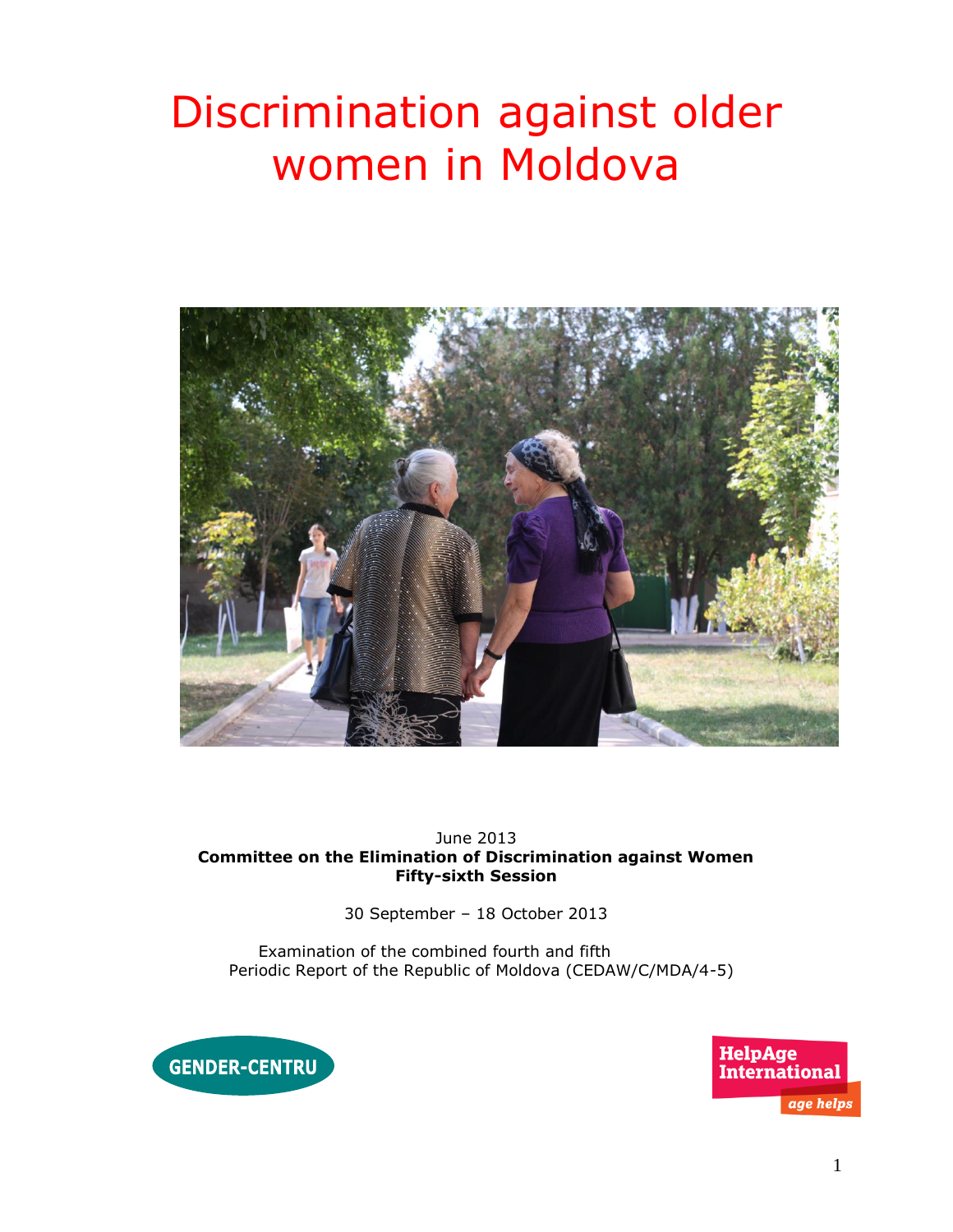# **Contents**

- **2 Introduction**
- **3 Recommendations**
- **4 Older women and discrimination in Moldova**
- **5 Older women and the implementation of CEDAW**

**Article 2: All forms of discrimination against women** 

**Article 5: Measures to modify social and cultural behaviours conducive to discrimination against women.**

**Article 11: Social security and employment**

**Article 12: Access to health services**

**Article 15: Property rights**

# Introduction

**HelpAge International, the Gender-Centre of Moldova and the HelpAge network of eight NGOs in Moldova ("Second Breath"/Balti, "Demnitate"/Orhei, "Association of Pensioners and Veterans" /Ialoveni, "Inspiration"/Comrat, "Avante"/Leova, "Pro-Democratie"/Cimislia, "Carabetovca"/ Basarabeasca, and "Artizana"/Cahul) are submitting evidence to highlight the experience of older women's enjoyment of rights in Moldova.** 

The combined fourth and fifth Periodic Report of the Republic of Moldova (CEDAW/C/MDA/4- 5) fails to sufficiently address the discrimination faced by older women or their rights in relation to implementation of the articles of the Convention. Data disaggregated by age is only available for women of reproductive age and this makes it impossible to monitor any discrimination or indeed progress in implementation of the Convention in relation to violence against older women and their access to social protection and healthcare as well as employment after retirement.

In its List of Issues (CEDAW/C/MDA/Q/4-5) the CEDAW Committee requested information on all forms of violence against women, information on actions taken to raise awareness on the Convention among disadvantaged groups such as older women in particular and gender stereotypes in the society. The Government's response was not available at the time of submission of this parallel report.

This submission sets out the context in which poor older women live in Moldova and highlights the discrimination that they experience. It then focuses on Articles 2, 5, 11, 12 and 15. Recommendations for Government action are made under each of these articles.

Cover photo © Tanya Stepanova /HelpAge International Moldova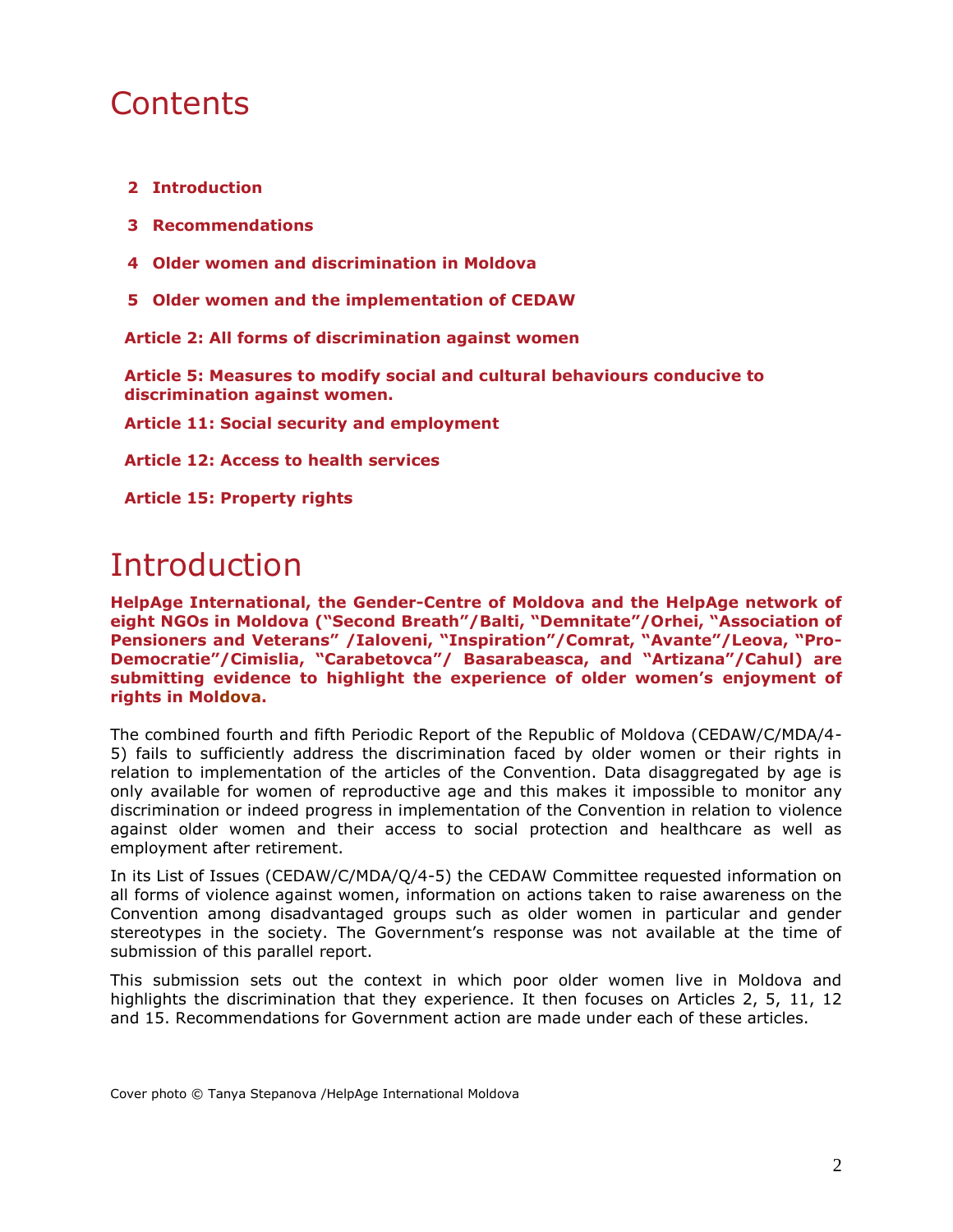# Recommendations

We recommend that the CEDAW Committee:

#### **Article 2: All forms of discrimination against women**

Urge the Government to:

- Formally recognise age as prohibited grounds for discrimination. The Government should also recognise the intersection between age and gender-related discrimination in all national policies and speed up operationalisation of the Road Map on Mainstreaming Ageing and allocating resources for its implementation as soon as possible.
- Adopt a draft Law on adjusting the national legislation to Law No. 5-XVI on ensuring Equal Opportunities for Women and Men to improve the mechanism of monitoring and resolving cases of gender based discrimination.
- Ensure the implementation of Law No.121 on Ensuring Equality, including the cases of gender and age based discrimination through, inter alia, secondary legislation.
- Ensure that national surveys and censuses collect, analyse and disseminate data disaggregated by age and sex including data on domestic violence, including over the age of 49.

#### **Article 5: Measures to modify social and cultural behaviours conducive to discrimination against women.**

Urge the Government to:

- The Ministry of Internal Affairs needs to improve the implementation of the Law on Preventing and Combating Domestic Violence 2008 and the Law on Gender Equality 2006 by law enforcement structures such as police authorities and review the mechanism of functionality of protection orders in cases of domestic violence, particularly with a focus on older women.
- Strengthen the capacities of specialists on domestic violence (police bodies, social assistance, health specialists), services providers working to assist victims of abuse including older women.
- Promote respect for older women and facilitate intergenerational dialogue, educational programmes and public awareness campaigns on creating a positive image of the role of older women in society and improving intergenerational solitary.

#### **Article 11: Social security and employment**

Urge the Government to:

- Increase the level of pensions to reach the minimum subsistence and especially for pensioners in the agricultural sector.
- Abolish the mandatory retirement age of 57 so that older women may continue working if they choose to or need to.
- Create a conducive environment to enable women's entrepreneurship; develop special programmes (micro-finance, credits, grant programmes, etc.) to support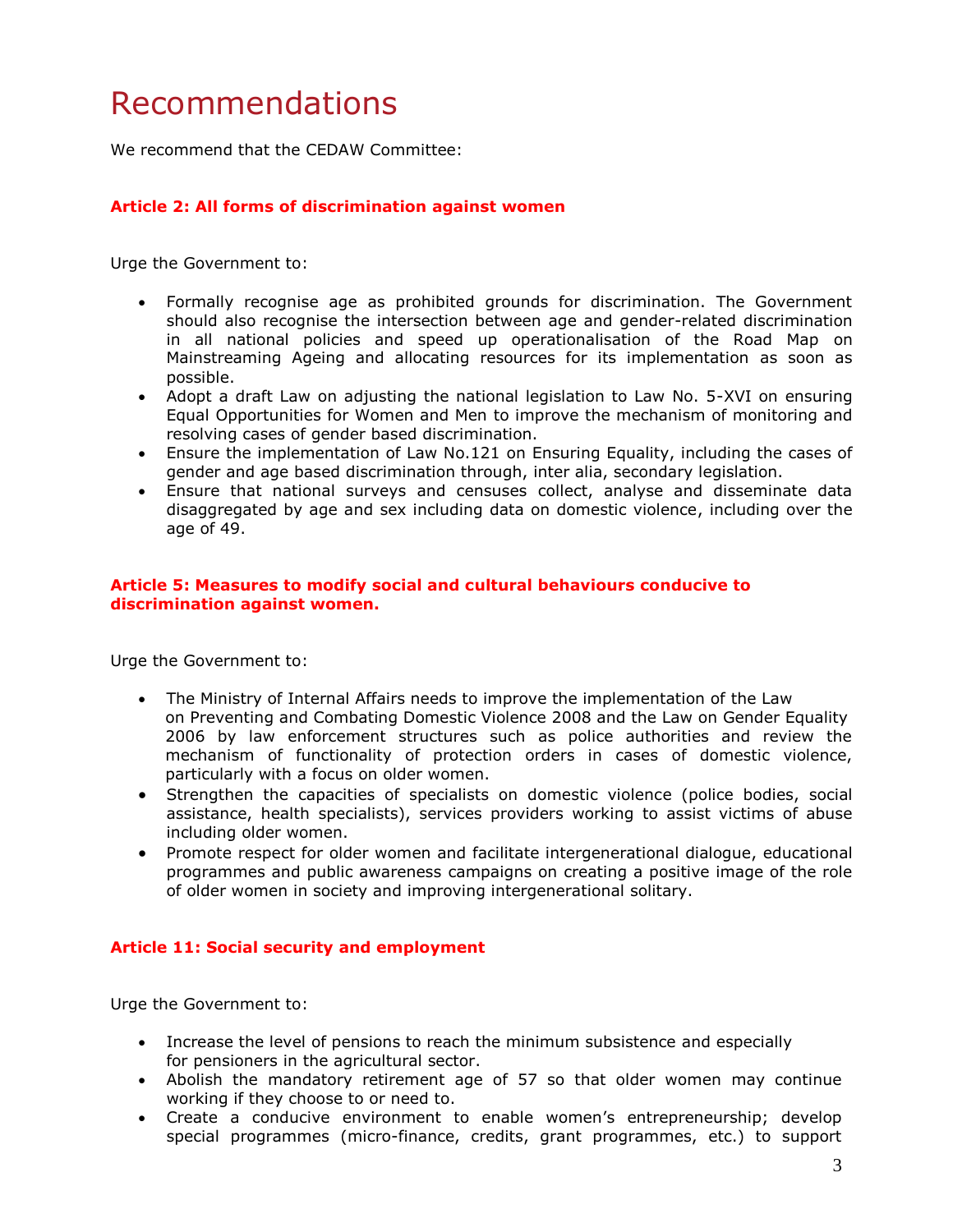women's businesses to offer opportunities to older women to continue their work activities as long as they choose.

### **Article 12: Health**

Urge the Government to:

- Ensure affordable and accessible healthcare to all older women particularly from rural areas where there is a critical shortage of medical staff.
- Provide training to health workers in geriatric care and open more geriatric centres for older people in areas of limited access to healthcare services.
- Provide affordable and good quality medicines to treat old age related chronic and non-communicable diseases.

### **Article 15: Property rights**

Urge the Government to:

- Revise the existing law on property in terms of women's ownership of property and ensure that the rights of older women are protected after the death of their husbands.
- Ensure older women are aware of their property rights, the notary services are not taking advantage of older women and provide free consultation on property rights.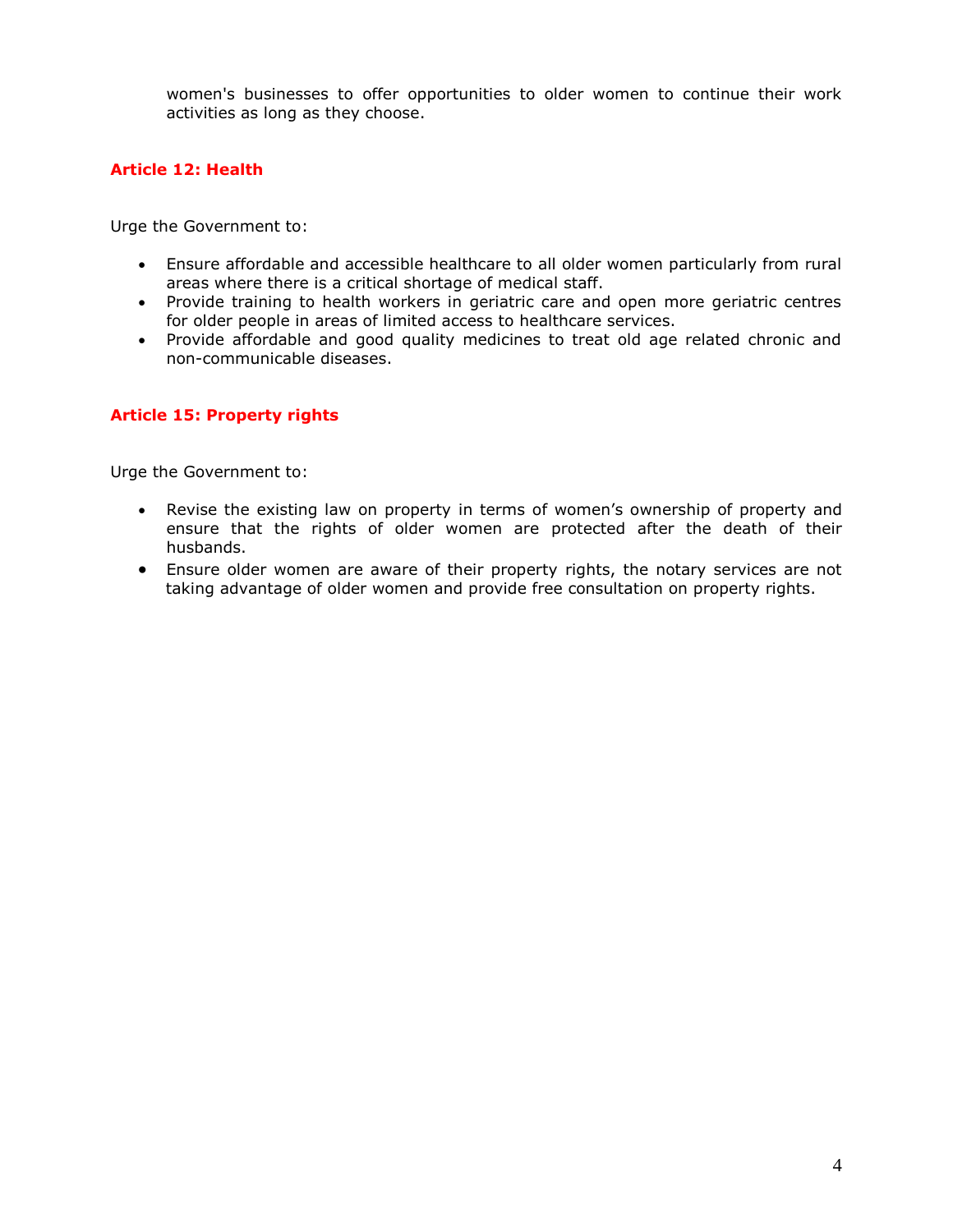# Older women and discrimination in Moldova

#### **The experience of HelpAge International and its partners over the last 10 years has been that older women in Moldova face multiple discrimination on the basis of gender, age and poverty.**

#### **Poverty and older women in Moldova**

The UN's Human Development Report 2011 ranks Moldova 111 out of 187 countries. The Moldova Government Social Report 2011 rates the poverty level at 21,9% in urban areas and 30,3% in rural areas with poverty mostly concentrated among vulnerable groups such as older people and children.<sup>1</sup> The inequality and the gap between the rich and the poor is widening at a staggering speed. Poverty increases with age: for those 65 and above the absolute poverty rate is reported as 35.5% whilst poverty incidence is 43% amongst 70-75 year olds living alone in urban areas.<sup>2</sup>

Older women and men experience ageing differently in Moldova. Current government data estimates the number of older people aged over 60 at 14,8% and data from the National Academy of Sciences estimates that by 2050 the number of older people over 60 will increase by 35%. Due to higher life expectancy, women make up the majority of the older population. In 2012 life expectancy at birth for women constituted 75,0 years of age compared to men – 67,2 years.<sup>3</sup>

Women suffer multiple discrimination and vulnerability in old age. They have lower pensions than men and because they typically live longer, they lose their husband's pension support when he dies as well as losing their life partner. They have inadequate social security (levels of pensions and entitlements) and as a result suffer from economic instability with high risk of chronic poverty. They display physical frailty from poor health, high prices of medicines and limited access to equitable protection and age-appropriate services.

In the words of one of HelpAge beneficiaries from Satul Nou, Maria, 64, poverty is the biggest challenge in life. *"I worked very hard before, for many, many years in this village, and I feel very disappointed for the life I have now. My effort and dedication was never rewarded and I live very poorly. Who cares how I live with a pension of 600 Lei (\$45).Who cares how I care for my grandchildren and son-in-law, who is a person with disability?"*

Older women make an enormous contribution to their families and communities. They are playing a vital role in caring for children left behind by migrating parents<sup>4</sup>. According to HelpAge 2010 research grandparents take over the parenting role in 9 out of 10 cases where both parents have migrated and most often for vulnerable and poor households, pensions remain the primary source of income due to irregular remittances sent from overseas.

In Moldova as in many parts of the world domestic violence against older people is a serious social taboo and occurs with little recognition or response. Being a country in transition it has seen in recent years an escalating level of violence against women determined by the high level of poverty, unstable political situation, and imperfect legal system. 25% of the calls to a national helpline of "La Strada" addressing gender based violence come from

 $\overline{a}$ 

 $1$  Moldova Annual Social Report 2012, Ministry of Labour, Social Protection and Family.

<sup>&</sup>lt;sup>2</sup> Study on Social Protection and Social Inclusion in Moldova 2009-10. IDIS "Viitorul"

 $3$  Life expectancy at birth in Moldova in 2011 constituted 70,97 years of age, disaggregated by age, life expectancy for men was

<sup>67,2</sup> years and women 75,0 years. Women live 8 years longer than men and in old age average life expectancy for women at 60 years of age is 21,53 years, and men – 14,61 years with a difference of 6,92 years. (Ministry of Labour, Social Protection and Family 2012)

<sup>4</sup> According to data of the National Bureau of Statistics 2011, 25% of the economically active population of Moldova is involved in migration.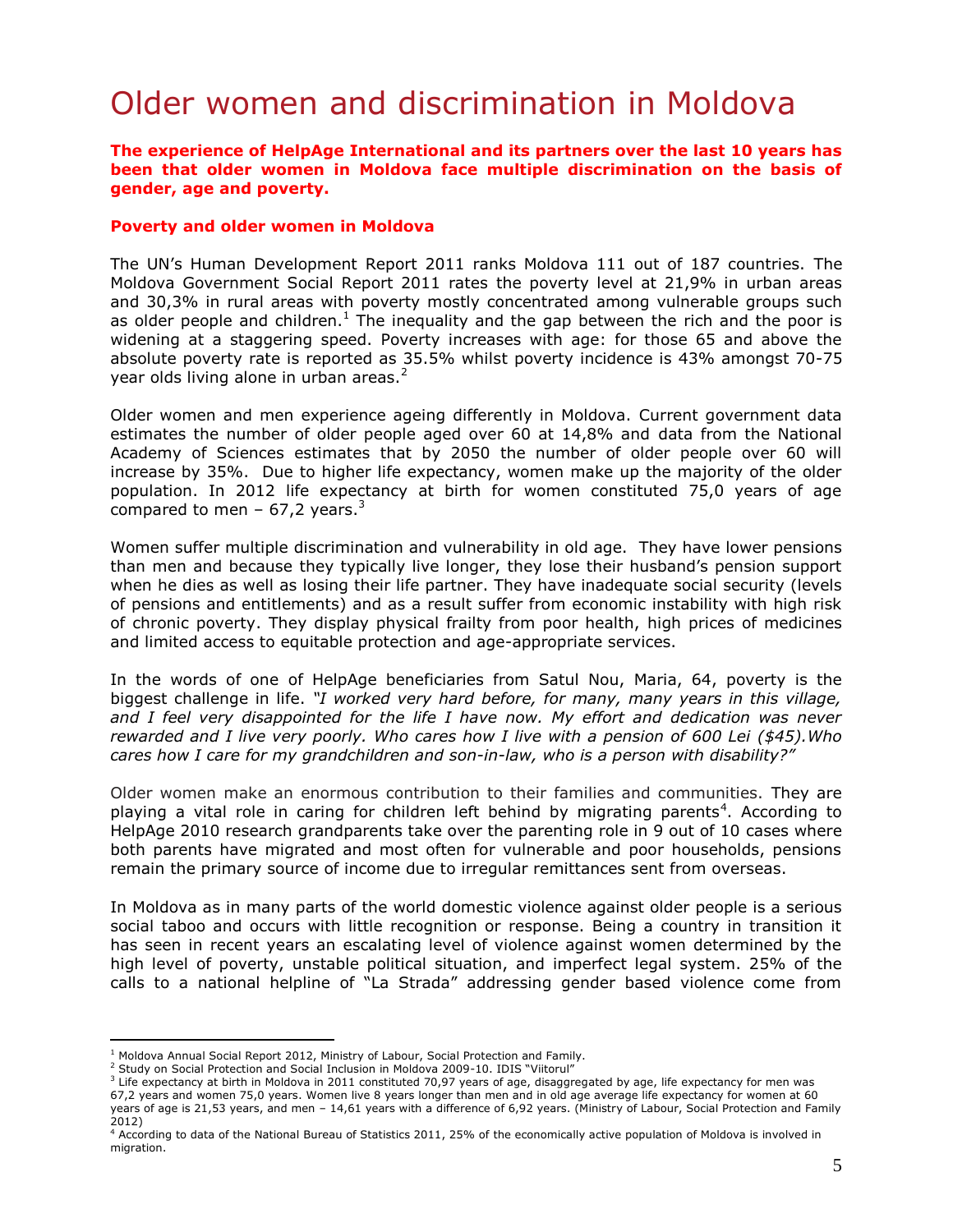women over 50 years old<sup>5</sup>, yet there is no data on elder abuse and no adequate mechanisms to address it.

# Older women and the implementation of **CEDAW**

# **Article 2: All forms of discrimination against women**

#### Multi-dimensional discrimination based on gender and age

Article 2 commits states to adopting legislative and other measures prohibiting discrimination against all women and taking measures to eliminate discrimination against women by any person, organisation or enterprise. Discrimination against women is often multi-dimensional and compounded by other factors, including old age.

Age is not recognised as prohibited grounds for discrimination in either the Constitution of Moldova or Law No. 5-XVI on ensuring Equal Opportunities for Women and Men, adopted in 2006.

**The Constitution of the Republic of Moldova** (1994) provides that every human being has the right to obtain effective protection from competent legal institutions against any acts that violate his or her rights, freedoms and legal interests (Article 20). Similarly, it is recognised that all Moldovan citizens are equal before the law and public authorities, without distinction of race, nationality, ethnic origin, language, religion, sex, political affiliation, wealth or social origin (Article 16). As it stands this article fails to prohibit discrimination on the basis of old age. Whereas 'age' is not explicitly specified in the constitution, the constitution stipulates citizens' right to security in the cases of unemployment, sickness, disability, widowhood, old age or other lack of livelihood, in circumstances beyond their control (Article. 47)

The Republic of Moldova has a solid legal framework on gender equality, with several weaknesses in implementation that need to be addressed by the Government, such as improving the mechanism of monitoring and resolving cases of gender based discrimination. Political instability, frequent change of the Government and members of the Cabinet are challenges to ensuring continuity and institutional capacity related to enforcing the implementation of these policies. The gender equality objective is enacted under **Law No. 5-XVI on Ensuring Equal Opportunities for Women and Men, adopted in 2006.** This includes the principle of gender equality, defines discrimination on grounds of sex, sexual harassment; and ensures equal opportunities between women and men in the public domain, and socio-economic spheres (including employment, education and health care). However, many stakeholders in the Government and civil society described this law as merely "declarative" as it has no enforcement mechanism or strong monitoring mechanisms. The law did not stipulate procedures for submission and examination of complaints related to sex and gender-based discrimination and it remains age neutral. The Government should adopt the draft Law on adjusting law No. 5-XVI to improve the mechanism of monitoring and resolving cases of gender and age based discrimination.

**The newly adopted Law on Equality**<sup>6</sup> (2012) stipulates prevention from discrimination and ensures equality of all persons in the Republic of Moldova in the political, economic, social, cultural and other spheres of life, regardless of race, colour, nationality, ethnic origin, language, religion or belief, sex, age, disability, opinion, political affiliation or any other

 $\overline{a}$ 

<sup>5</sup> Trustline, International Centre for Protection and Promotion of Women's Rights, "La strada", 2012

<sup>6</sup> Law Nr. 121 from 25.05.2012 on Equality, Social Monitor Nr. 103 din 29.05.2012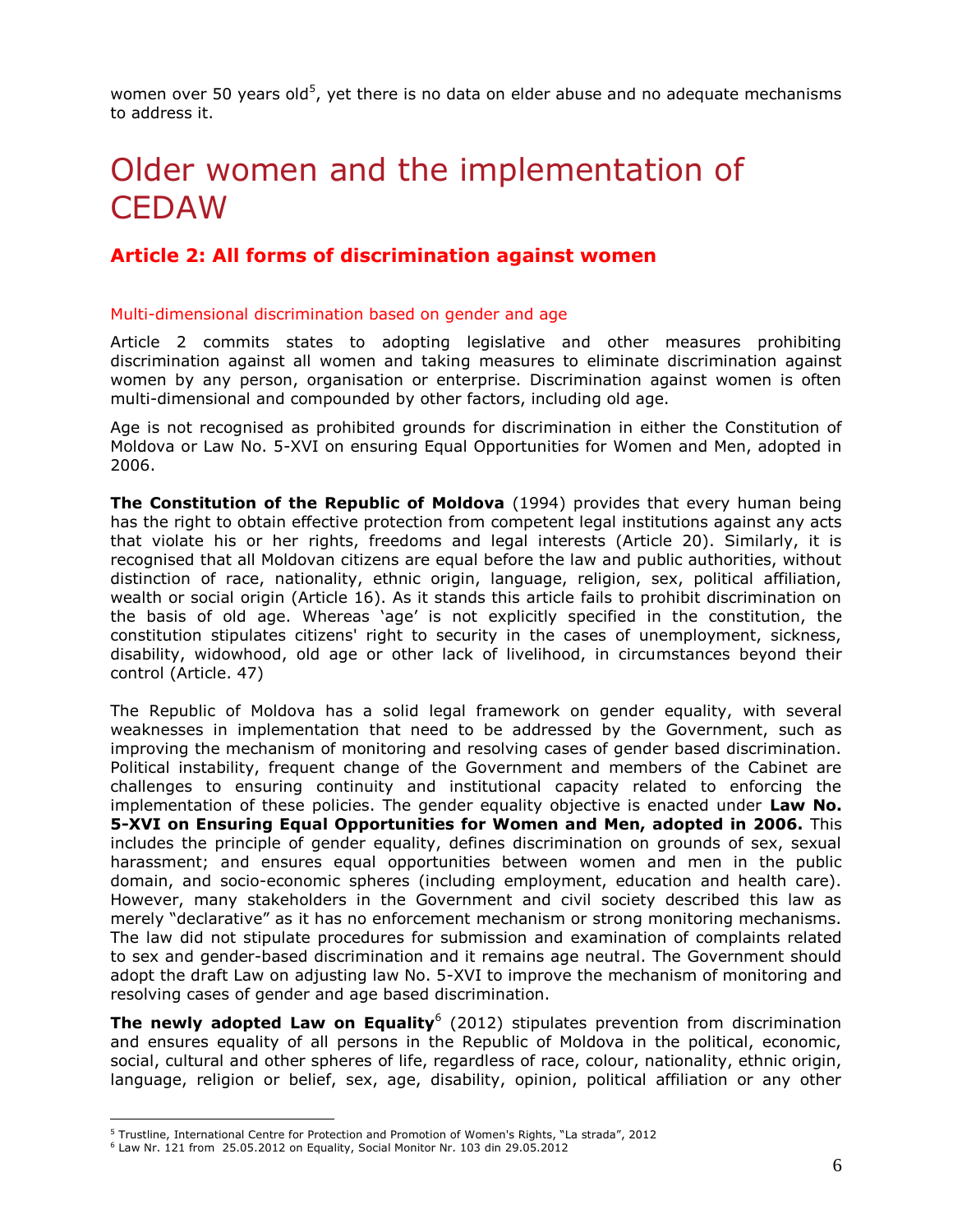similar criteria (Article 1). However, this legislation is quite broad and there are no clear roles for specialised structures with regard to its implementation. The Government should ensure the implementation of this law including the cases of gender and age based discrimination through, inter alia, secondary legislation.

Global data on elder abuse shows domestic abuse, particularly to women continues over the age of 60. The research on discrimination and violence at international and national levels ordinarily considers only women of reproductive age  $(15 - 49$  years old), giving the unintentional, yet striking impression, that women over 50 years do not experience violence, or are not considered women. In Moldova, the most recent study on violence against women in the family<sup>7</sup> made the first attempt to research violence against women through the prism of age range of 15-65. However, age was included solely for the analysis of violence during the course of life where older women were merely presented as a homogenous group wearing the uniform of "pensioners". Women are not a homogenous group and not just pensioners. The research did not detail the prevalence of elder abuse, the patterns of abuse, and did not provide gender and age disaggregated data until very old age.

Recommendations:

 $\overline{a}$ 

- Formally recognise age as prohibited grounds for discrimination. The Government should also recognise the intersection between age and gender-related discrimination in all national policies and speed up operationalisation of the Road Map for Mainstreaming Ageing and allocating resources for its implementation as soon as possible.
- Adopt a draft Law on adjusting the national legislation to Law No. 5-XVI on ensuring Equal Opportunities for Women and Men to improve the mechanism of monitoring and resolving cases of gender based discrimination.
- Ensure the implementation of Law No.121 on Ensuring Equality, including the cases of gender and age based discrimination through, inter alia, secondary legislation.
- Ensure that national surveys and censuses collect, analyse and disseminate data disaggregated by age and sex including data on domestic violence, including over the age of 49.

### **Article: 5 Measures to modify social and cultural behaviours conducive to discrimination against women**

CEDAW General Recommendation No 27 (CEDAW/C/2010/47/GC.1) states that *"States parties have an obligation to recognize and prohibit violence against older women, including those with disabilities, in legislation on domestic violence, sexual violence and violence in institutional settings" (paragraph 37).*

**In the area of violence and gender equality,** the Republic of Moldova has a solid legal framework. In 2006 it adopted a law on Gender Equality and two years later, in 2008 the Law on Preventing and Combating Domestic Violence to heighten the efficacy of combating domestic violence and other forms of violence against women. The Gender Equality machinery was founded according to the Law No.5-XVI and includes the following authorities: the Governmental Committee for Equality between Women and Men; Department for Gender Equality Policy and Prevention of Violence, Ministry of Labour, Social Protection and Family (MLSPF); Gender Focal Points in line ministries/departments. However there are constraints in the functionality of this gender equality machinery: staff turnover, lack of continuous training of civil servants in gender equality, limited human and financial

 $<sup>7</sup>$  The report on "Violence against women in the family in the Republic of Moldova", National Bureau of Statistics (NBS), in</sup> partnership with the UNDP, UN Women and UNFPA, with the support of the Swedish Embassy in Moldova. 2011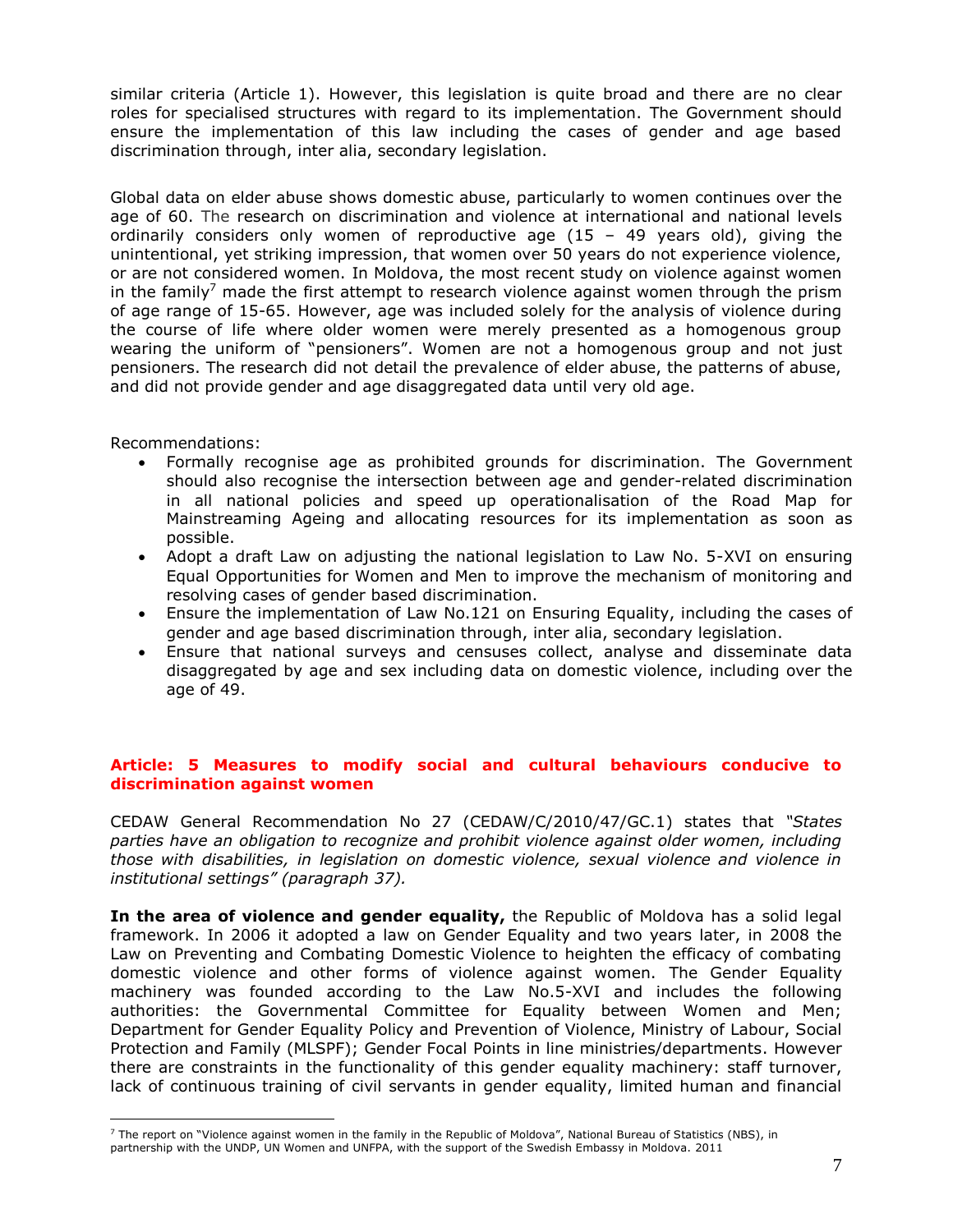resources, lack of awareness about the legislation. By 2010 the awareness of women about the above legislation has reached 83%, however, its implementation has not been enforced or integrated into the working practices at all levels as 43% of women victims have recognised that the law is inadequate and inefficient.<sup>8</sup> Thus the legal framework remains inefficient for protection of victims of violence and the Ministry of Internal Affairs needs to improve the implementation of these laws by law enforcement structures.

Focus group discussions conducted by HelpAge and the Gender Centre in 2013 reveal painful and private patterns of abuse experienced by older women. Older women said they feel very high levels of shame in being subjected to violence by family members, typically characterised by physical, financial and psychological abuse. They do not formally report this violence, or indeed talk about it to anyone; there is an overwhelming sense of being alone and powerless to change the situation. In order to cope, many victims of elder abuse 'normalise' their situation, which is why it is critically important to strengthen legal framework to protect the victims of abuse and violence.

*Case study: Mrs Eudochia, HelpAge volunteer from Ialoveni is really worried about her beneficiary, an older woman of 72 living alone in her flat. Eudochia regularly visits her beneficiary at home but lately she noticed the woman was feeling worse and worse. During one of the home-visits Eudochia found out that her daughter moved in to take care of her mother and she would control the volunteer visits and would restrict her mother's communication with them. It turned out that the daughter abused her physically and psychologically, "I went to the police and told them about it and there were also witnesses who proved that she beat her up and in winter she left the mother without heating. The daughter wanted the mother so sign some papers to sell the flat and my beneficiary thinks that she will be taken to the older people's home but I'm worried that one day she will end up living in the street," related Eudochia.* 

Another issue that older women face while reporting the abuse is protection orders. The police are ordinarily not authorised to issue the short-term protection orders, although discussions were on going on the need to introduce such measures. As per Law N. 45-XVI, it is the courts that need to issue a protection order within 24 hours required. However, the courts rarely issue such protection orders or refuse to issue protection orders on the reason that the aggressor did not recognise the acts and presented witnesses who made statements in his favour. There are also delays in alerting local police and social workers about existence of protection orders and police delays in notifying the perpetrators. Monitoring and enforcement in certain cases is also lacking. High court fees often represent a real barrier for women in terms of protection of their right to equality and protection against discrimination. This affects the security of all women including older women and their fundamental rights to live without violence.

Data on violence against older women is limited, and age sensitive specialised rehabilitation services for older women are scarce. A review of specialised Centres for Prevention and Assistance conducted by HelpAge in 2011 also demonstrated that existing services target women of childbearing age or are designed to assist women with children and not specifically for older women. Professionals lack awareness of elder abuse; health and social assistance workers do not consider domestic violence as an issue for older women. A number of issues remain outstanding as concerns strengthening the system of protection for victims of domestic violence. The capacity of the government and civil society networks to identify, council and monitor violence, especially older women, is practically non-existent. Monitoring levels of violence and abuse among the general public, older people themselves and statutory authorities is of major importance.

 $\overline{a}$ <sup>8</sup> The report on "Violence against women in the family in the Republic of Moldova", National Bureau of Statistics (NBS), in partnership with the UNDP, UN Women and UNFPA, with the support of the Swedish Embassy in Moldova 2011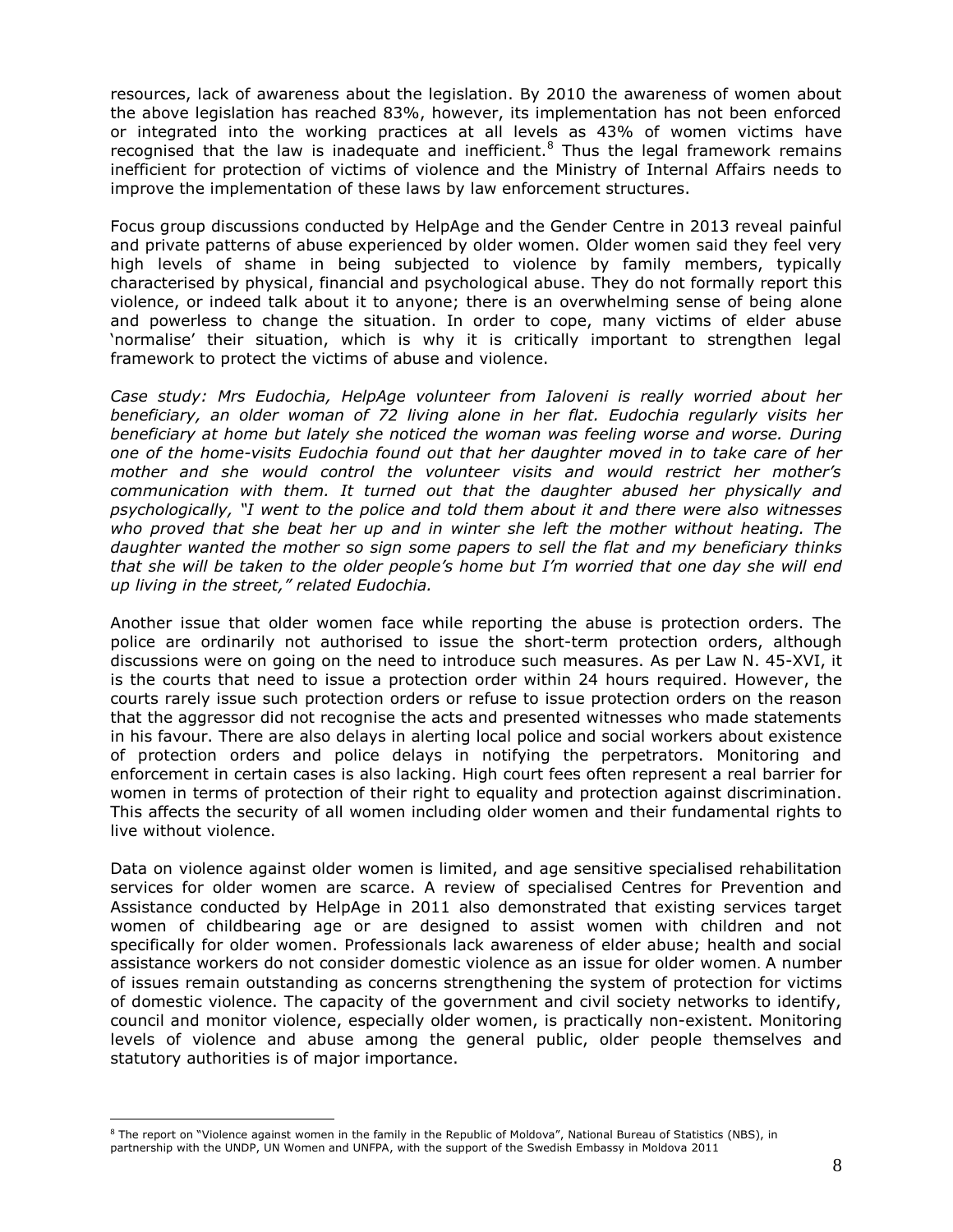**The contribution older women make to society is invaluable**. Yet, in Moldova older people remain some of the poorest and most neglected categories of the population, lacking equal access to healthcare, social services and economic and physical security. Older women in particular are very rarely included into local development planning, their voice is unheard and their needs and perspectives remain unaddressed<sup>9</sup>. Widespread discriminative stereotypes contribute to social exclusion of older women. According to a Soros Foundation Survey  $(2011)^{10}$ , 58 per cent of people in Moldova share the view that older women and men are helpless, don't recognise or support the vital contribution that they make to their families and communities. The same survey showed that about 65 per cent of respondents think that older people have an old fashioned mentality and that they have reduced mental abilities (34%). Focus group discussions organised by HelpAge and the Gender Centre in 2013 with groups of women, indicated that negative stereotypes towards old age and discrimination of older women in society persist and it is extremely important that the government promote the respect for older women and facilitate intergenerational dialogue and educational programmes and public awareness campaigns.

Recommendations:

- The Ministry of Internal Affairs needs to improve the implementation of the Law on Preventing and Combating Domestic Violence 2008 and the Law on Gender Equality of 2006 by law enforcement structures such as police authorities and review the mechanism of functionality of protection orders in cases of domestic violence, particularly with a focus on older women.
- Strengthen the capacities of specialists on domestic violence (police bodies, social assistance, health specialists), services providers working to assist victims of abuse including older women.
- Promote respect for older women and facilitate intergenerational dialogue, educational programmes and public awareness campaigns on creating a positive image of the role of older women in society and improving intergenerational solitary.

# **Article 11: Social Security and Employment**

### **Employment**

 $\overline{a}$ 

**The Labour Code** of the Republic of Moldova prohibits any discrimination of employees based on sex, **age**, and other criteria (Article 8) and also prohibits the arbitrary refusal to recruit a person (Article 47). However, the National Labour Code, Article rt.82 (i) sets the upper age limit of 65 years of age for the heads of state units, municipal units, or units with state majority capital to be employed at managerial positions.

Despite the efforts of the Moldovan Government to ensure equal participation of women in the labour market, women have higher rates of underemployment as compared to men (42.3 per cent versus 45.3 per cent)<sup>11</sup> and are overrepresented in the lowest paying sectors such as education, public administration and social assistance, with consequent lower remuneration typical for this type of activity. Many workplaces are segregated, with men occupying decision-making and managerial positions, and women undertaking lower-paid technical or other work. According to data, the gender pay gap increased from 23.9 per cent in 2010 to 25.6 per cent in 2011 as a result of different types of positions occupied by women and men. $^{12}$ 

<sup>9</sup> Who is missing from local development? Joint Integrated Local Development Program UNDP / UN Women , 2011

 $10$  Perceptions of population in Moldova on discrimination phenomenon, Sociological Study, Soros-Moldova Foundation, 2011.

 $11$  National Bureau of Statistics of Moldova, 2011

<sup>&</sup>lt;sup>12</sup> National Bureau of Statistics of Moldova, 2011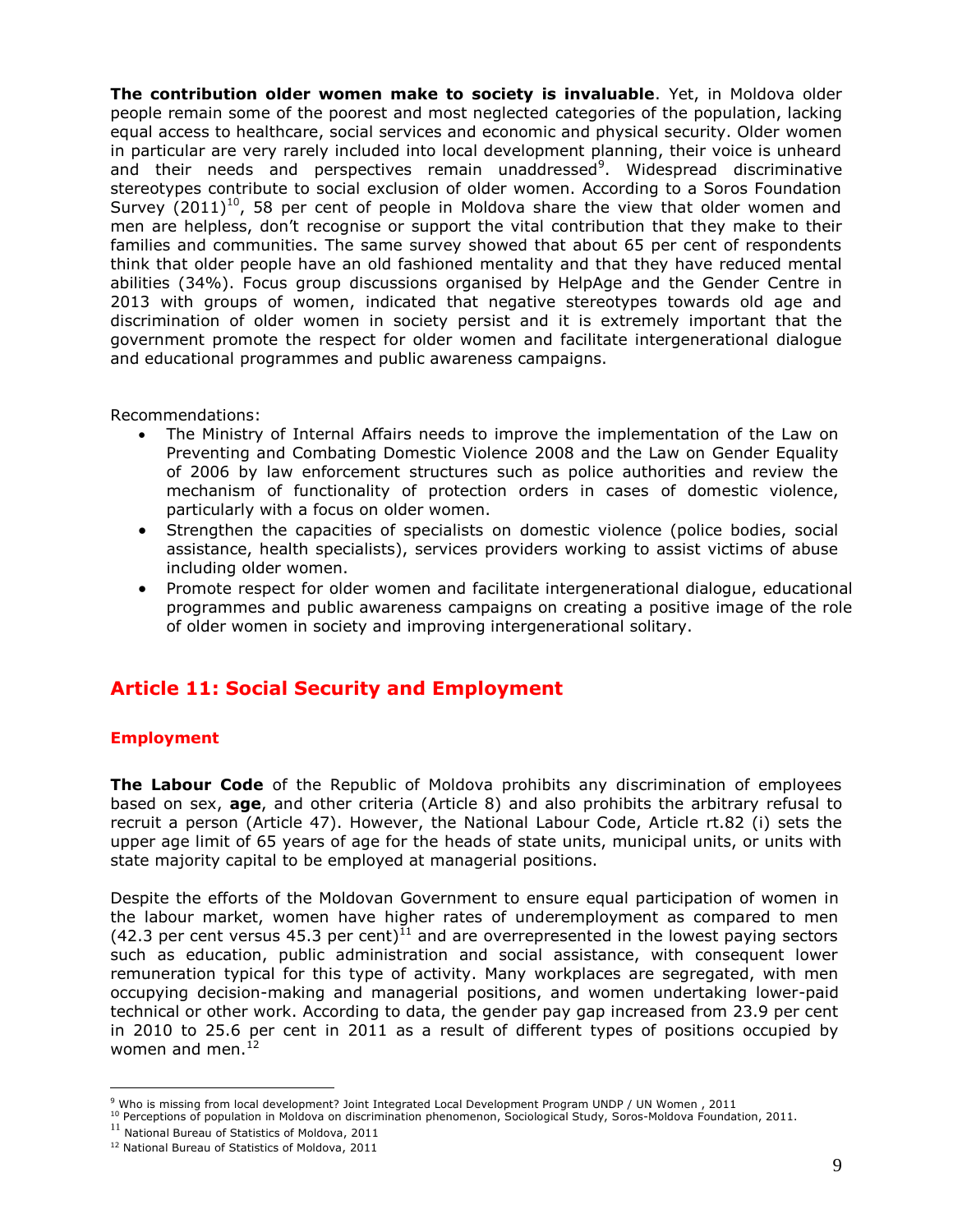In the focus group discussions organised by HelpAge and Gender Centre in 2013 with participation of over 100 older women, members of HelpAge network of volunteers and beneficiaries from 10 communities across Moldova, over 60% of women indicated age as a barrier to employment and the mandatory retirement age as an impediment to continue employment particularly in leading positions.

According to the focus group discussions held by HelpAge and the Gender Centre in 2013 every second woman mentioned that she would want to continue working after retirement age if the retirement age was not compulsory.

At the same time the older women indicated that many experience problems in finding employment closer to retirement age as a result of limited job opportunities for employment particularly in rural areas. Often there are no job opportunities or the only jobs available are those for which the women need training or re-qualification courses. Putting in place measures to enable older women to access opportunities for continuous education and requalification programmes and create specialised training programmes especially related to entrepreneurship and business programmes would provide older women with additional income in old age.

Agriculture remains an important sector in Moldova's economy, and the main type of work for women from rural areas. Due to high level of economic migration<sup>13</sup> the rural population is deprived of economically active young adults and older women and men remain the only work force. However, agricultural work is considered informal employment and there are no opportunities for those working in agriculture to contribute to future pensions resulting in greater economic insecurity for women in old age. The development and support of entrepreneurship programs, especially for women and youth, would improve the poor socioeconomic situation, would reduce migration flows, and offer more opportunities for older women for employment.

#### **Social Security**

 $\overline{a}$ 

In Moldova, pensions are the only source of income for the majority of older women and dependents in their care. Under the current contributory pension system, pensions are paid quite reliably, but their level is inadequate and consistently below the subsistence income. For those living on non-contributory, social assistance benefits the situation is even bleaker. The average pension in Moldova in 2012 was 900 MDL (US\$74) and the minimum constituted 625 MDL (US\$52) while the minimum subsistence level was 1503 MDL (US\$123), pensions respectively making 59% or 42% of this minimum. The pensions that women receive are often lower than men's because women have worked in lower paid jobs in their working lives. Annual indexation fails to increase the pension to a level that allows for an adequate standard of living. The average indexation started in 2003 with average indexation level of 20 per cent per year while in 2010 pensions were indexed by only 4.65 per cent.<sup>14</sup> Further on, according to data of the Ministry of Labour, Social Protection and Family in 2011 pensions were indexed by 7,8% and in 2012 by 9,6% and it 2013 by 6,75% only.

A survey of HelpAge conducted in 2009 with participation of older people from 10 regions of Moldova, demonstrated that 87 per cent of pension of an older person is spent on consumption<sup>15</sup>. According to the same analysis most pensioners, approximately two thirds,

<sup>&</sup>lt;sup>13</sup> According to Nnational Bureau of Statistics 2010, 25 per cent of economically active population is involved in labour migration.

<sup>14</sup> Protection of Pensioners: "Priorities and Current Debates", Social Monitor, IDIS Viitorul Jan-Feb 2010

<sup>&</sup>lt;sup>15</sup> HelpAge research, "Living Conditions of Older Persons of Moldova 2009, conducted by CBS AXA in the framework of Irish Aid sponsored project "Realising Older People's Rights in Moldova"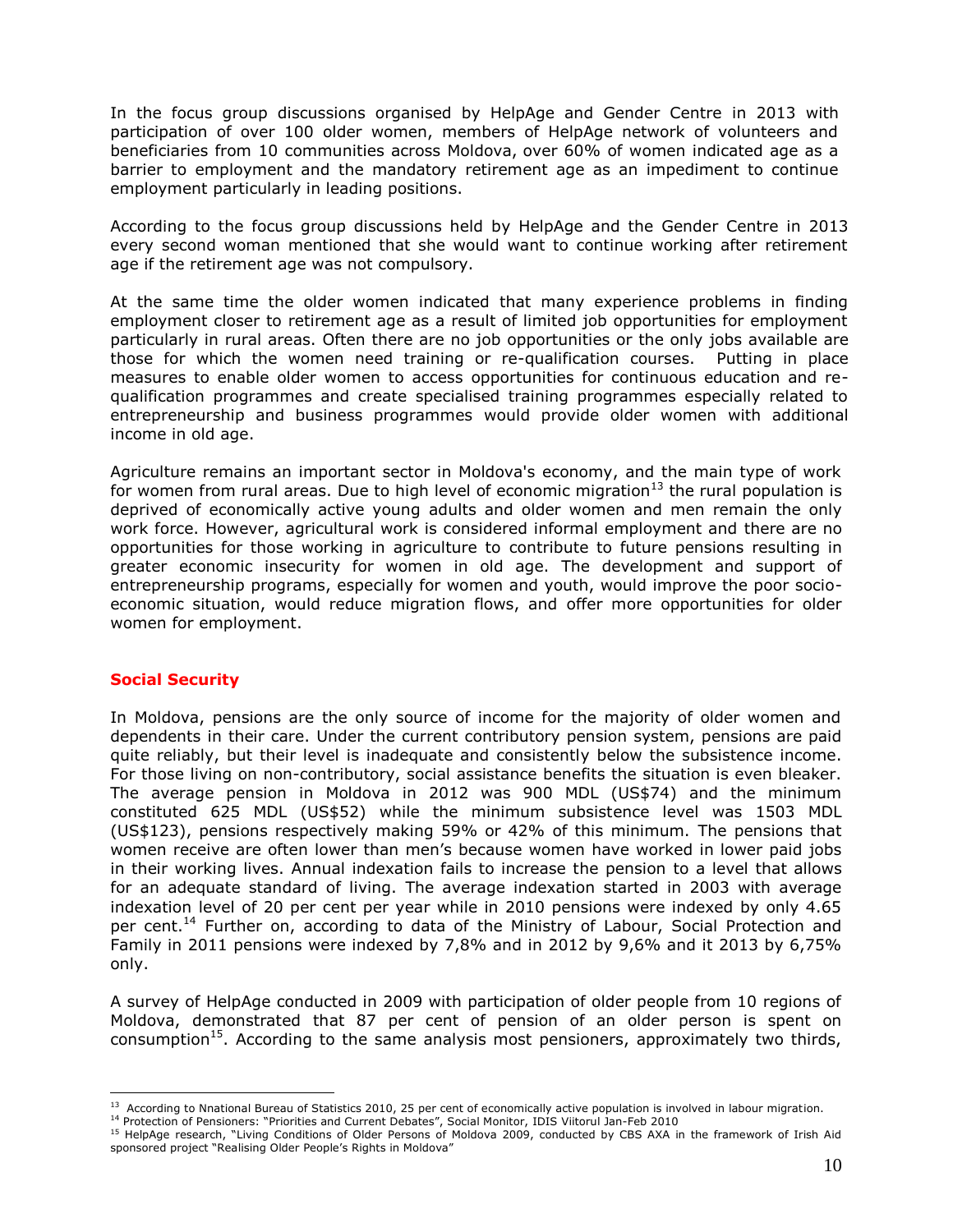have no supplementary income. Increasing the level of pensions to reach the minimum subsistence level would reduce vulnerability of older women in Moldova.

According to the focus group discussions held by HelpAge and the Gender Centre in 2013 every second woman mentioned that she would want to continue working after retirement age if the retirement age was not compulsory. In addition to this, as mentioned above older women have no job places, particularly in rural areas or there are jobs for which the women need training or re-qualification courses. Putting in place measures to enable older women to access opportunities for continuous education and re-qualification programmes and create specialised training programmes especially related to entrepreneurship and business programmes would provide older women with additional income in old age.

Recommendations:

 $\overline{a}$ 

- Increase the level of pensions to reach the minimum subsistence and especially for pensioners in the agricultural sector.
- Abolish the mandatory retirement age of 57 so that older women may continue working if they choose to or need to.
- Create a conducive environment to enable women's entrepreneurship; develop special programmes (micro-finance, credits, grant programmes, etc.) to support women's businesses to offer opportunities to older women to continue their work activities as long as they choose.

### **Article 12: Older women's access to health services**

The system of healthcare in Moldova is in the process of continuous reform. Access to medical assistance for older people is limited as a result of reduced or insufficient staffing of Medical Centres particularly in rural areas. The national regulation for a family doctor requires that he should oversee not more than 1,500 patients. The shortage of medical staff has resulted in higher doctor-patient ratios in rural areas in particular where one family doctor has a patient list twice or three times the recommended size. Healthcare services are therefore inaccessible for many poor older people.

According to a HelpAge baseline survey<sup>16</sup> conducted in 2012 in two rural and two urban communities of Moldova to evaluate health and well being of older people it demonstrated that the health status of older people is very poor as only 39,6% of the respondents mentioned they have good or satisfactory health. Women are more exposed to health problems in old age than men, with 85,7% women stating their health is frail, poor and very poor compared to 75,8% for men. Urban areas have a better access to health infrastructure and medical services, which explains the improved health status of respondents of urban communities compared to the rural ones, with 36,5% mentioning they have poor and very poor health in villages and 42,2% in towns.

According to the same survey older women didn't seek medical support or treatment when they needed it for the following reasons: (i) the doctor's consultations and the medical treatment are too expensive (20.0%), (ii) the medical office is too far from the living place (13.8%), (iii) transportation is too expensive (10.8%), (iv) lack or no access to transportation (10%), (v) medical workers have bad attitude towards older patients (5%).

The health needs of many older women, in particular access and provision of geriatric medicine, are not being met. Access to geriatric doctors is 2.16 per 10,000 elderly<sup>17</sup>. The

<sup>&</sup>lt;sup>16</sup> HelpAge baseline survey "Towards healthy ageing: new shape of community-based healthcare support", 2013

<sup>17</sup> Who is missing from local development? Joint Integrated Local Development Program UNDP / UN Women, 2011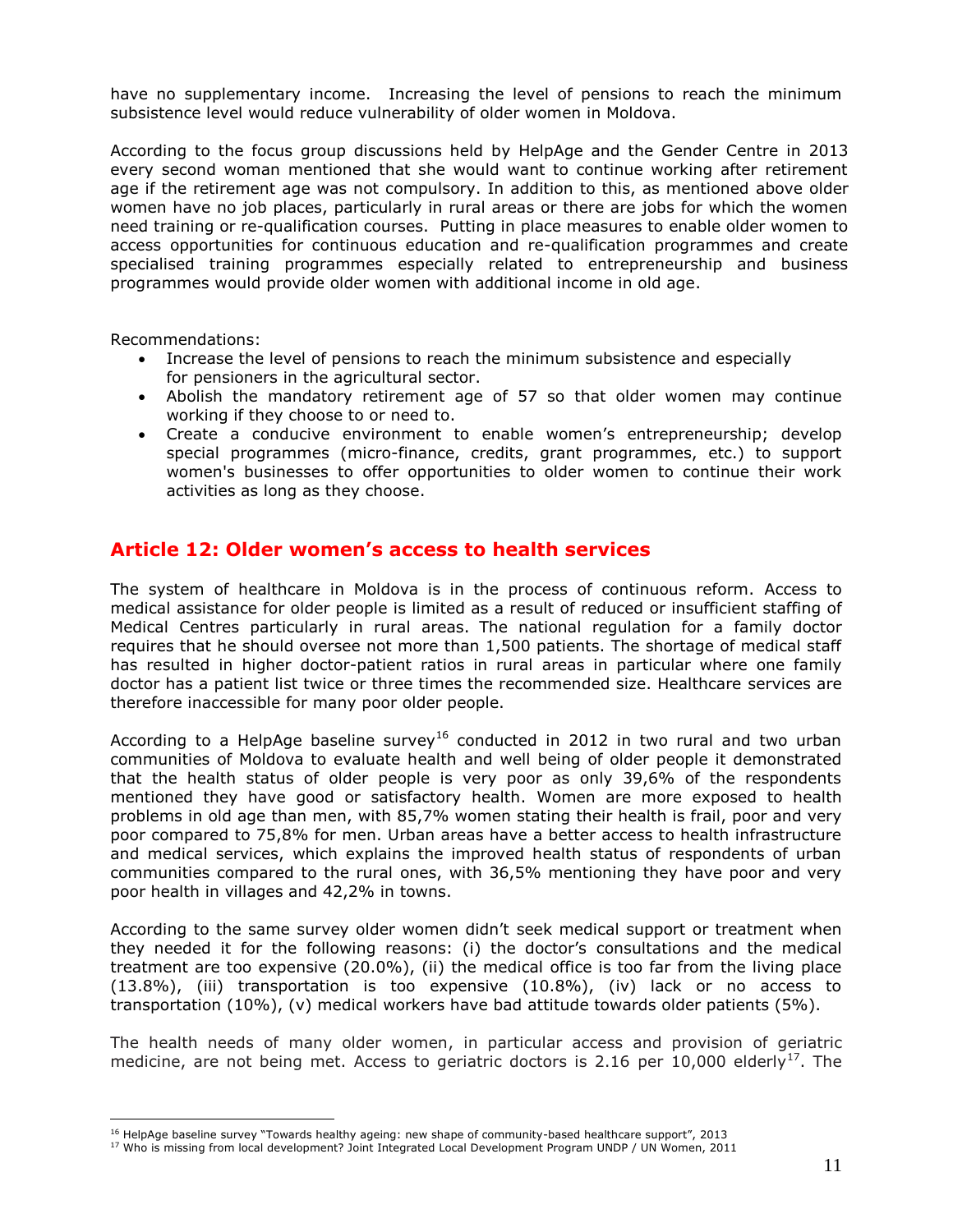geriatric services that are available are concentrated in big cities or rayon level clinics. Older women from rural areas have poor awareness and access to these services.

Poor health and high prices of medicines is another big problem named by older women in repeated consultations and discussions with HelpAge. The primary health care family medicine (PHC) that was introduced in 2005 annually approves a set of medical services in a single health insurance package as part of compulsory health care insurance. However, this compulsory package is very limited and the list of compensated medicines is very basic and insufficient in the case of chronic diseases affecting older people. Older women do not have enough income to buy medicines for themselves or their dependents, so they neglect their health, putting their lives at risk. Many older women are also unable to treat their illnesses not covered by the compulsory package due to high costs of healthcare. Others cannot afford to pay the informal fees asked of them by the doctors and are therefore unable to motivate the health professionals to provide care. As reported by older women in consultations with HelpAge - age discrimination, high costs of medicine, negligence of doctors, informal fees and inadequate income through pensions are major barriers to older women and men's enjoyment of their right to health. *"My mother was sick" says a young man from Orhei, "but she was not paid any attention in the hospital, totally ignored by the doctors, and her life was taken away. I could not save her because we had to pay extra money. This is the attitude of a big number of doctors – if you are old, you do not need treatment, as you will die anyway"<sup>18</sup> .*

Recommendations:

 $\overline{a}$ 

- Ensure affordable and accessible healthcare to all older women particularly from rural areas where there is a critical shortage of medical staff.
- Provide training to health workers in geriatric care and open more geriatric centres for older people in areas of limited access to healthcare services.
- Provide affordable and good quality medicines to treat old age related chronic and non-communicable diseases.

# **Article 15: Property rights**

The Moldovan Government has the responsibility to ensure that everyone has an adequate standard of living, is not discriminated against on any grounds and is not deprived of his property. **The Constitution of the Republic of Moldova** (1994) provides that every person has the right to private property and its security. No one can be deprived of his or her property without any legal grounds or fair compensation. (Article 46)

Property is usually registered with husbands not wives in Moldova. According to the Civil Code of Moldova the right to inheritance is transferred to children and a spouse in equal extent and they have to claim their rights within six months of the death of the husband. However, in the case of divorce or the death of their husbands, many older women are deprived of property which leads to poverty among women.

In the focus group discussions organised by HelpAge and Gender Centre in 2013 the older women, and particularly those living in rural areas, mentioned that they have very low awareness about their right to property and are afraid of being deceived by the notary office or lawyers in transfer of their property. In addition to this there are additional fees that many older women cannot afford to pay to the notary office to register the property. Due to low awareness about the property rights even children deprive the older women of their home and put them in institutions.

<sup>&</sup>lt;sup>18</sup> A beneficiary of HelpAge Ms. Evdochia, 74 years old woman (passed away) from Orhei and her son.